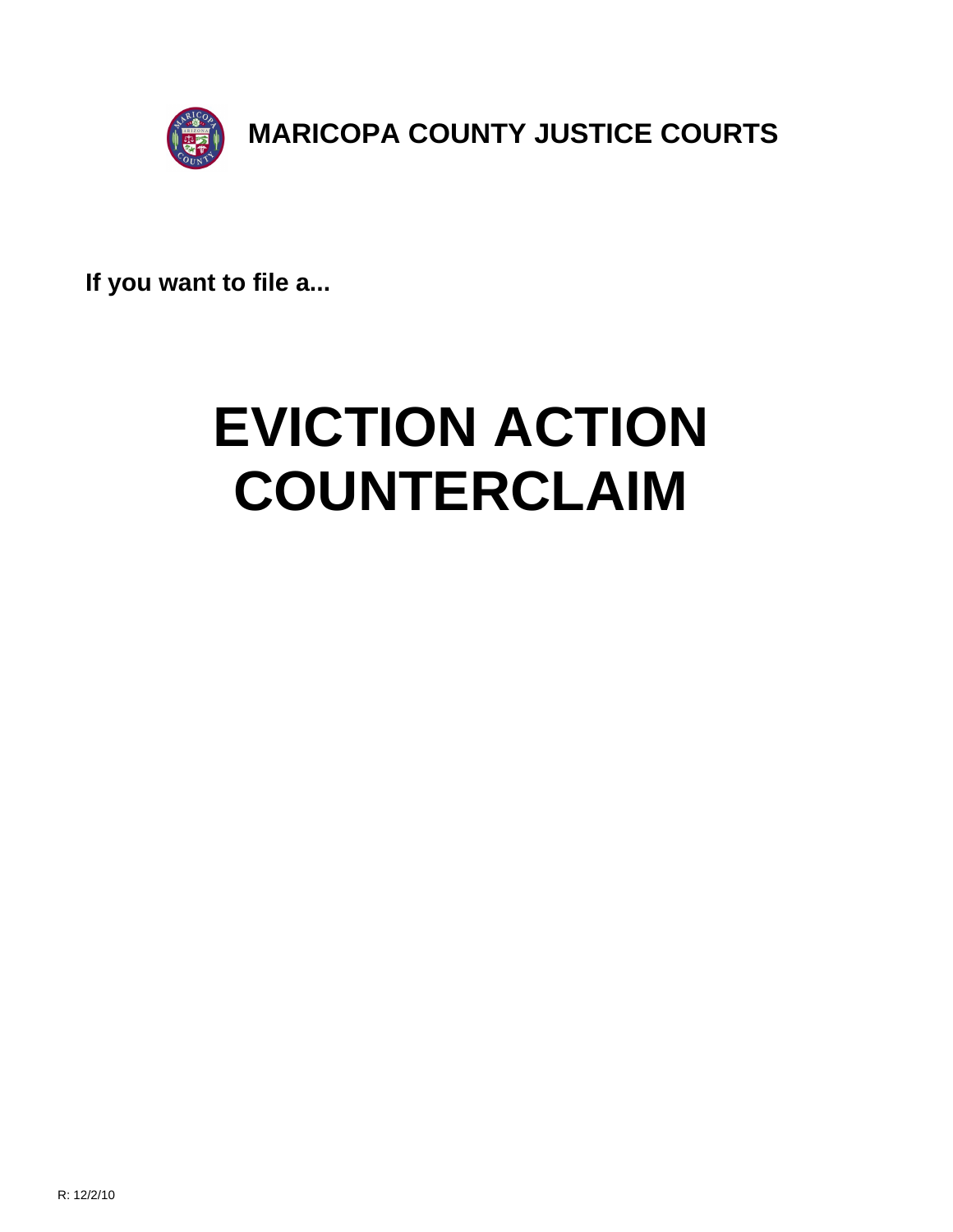

**MARICOPA COUNTY JUSTICE COURTS**

A Counterclaim is a claim made by the defendant against the plaintiff. A Counterclaim should be filed at the same time the defendant's Answer is filed (Refer to the Eviction Action Answer packet).

A COUNTERCLAIM may be considered in an Eviction Action ONLY IF the Counterclaim is the result of the landlord's **BREACH OF THE RENTAL AGREEMENT** or the Arizona Residential Landlord and Tenant Act. The allegations of the Counterclaim will be considered and decided at the time of trial.

If the amount of your Counterclaim **EXCEEDS \$10,000.00** the case will immediately be **TRANSFERRED TO THE SUPERIOR COURT** and appropriate filing fees will be assessed by the Superior Court before processing can commence.

#### **Please STOP**

 If you have not been served with an Eviction Action Summons and Complaint. If your court appearance date has passed or if there has been a judgment entered.

#### **Please PROCEED**

 If you have a claim against the plaintiff due to a breach of contract and/or the Arizona Residential and Tenant Act. If you are filing your Answer with the Counterclaim.

#### **FORMS Needed:**

 Counterclaim (Eviction Action) form Copy of the notice given to the landlord of the alleged breach.

#### **INSTRUCTIONS:**

- 1. Review the Tenant's Rights in Special Detainer Actions handout (see packet for ANSWER TO EVICTION ACTION).
- [2. Complete the Counterclaim](http://justicecourts.maricopa.gov/) form.
- 3. File the completed form together with your Answer with the Justice Court Clerk (after having paid a fee to file the answer, there is no additional fee in the justice court for filing a counterclaim).
- 4. Mail or deliver a copy of the Answer and Counterclaim to the plaintiff (landlord).

IT IS IMPORTANT THAT ALL PARTIES KEEP THE COURT APPRISED OF ANY CHANGE IN ADDRESS A NOTICE OF CHANGE OF ADDRESS form must be filed with the court when a party changes their address.

Visit us at http://justicecourts.maricopa.gov/ for additional filing information and online forms.